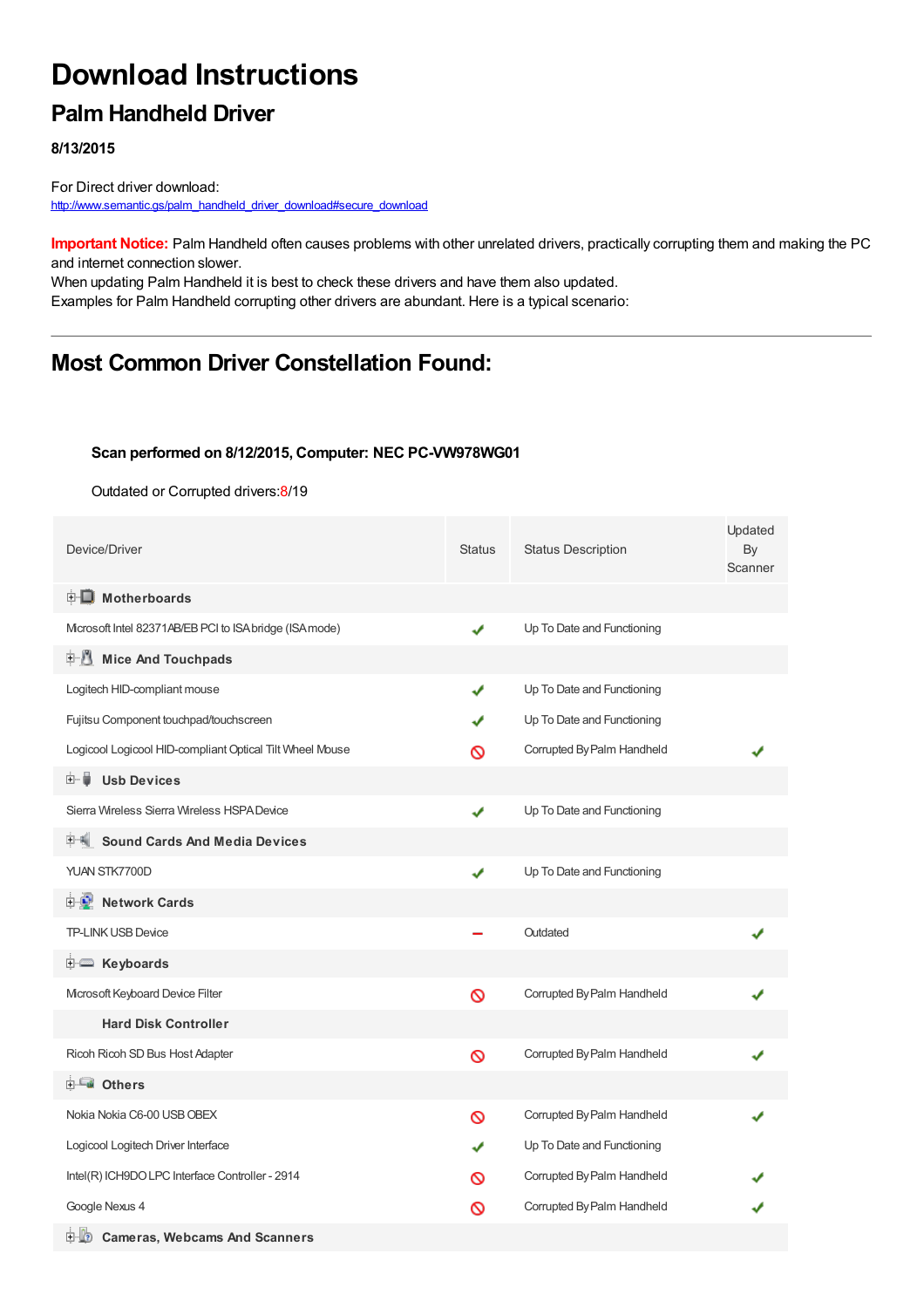| Brother Brother DCP-115C USB                  |               | Up To Date and Functioning |  |
|-----------------------------------------------|---------------|----------------------------|--|
| Video Cards                                   |               |                            |  |
| NVIDIA NVIDIA GeForce GT 640M                 | ✔             | Up To Date and Functioning |  |
| <b>E</b> Input Devices                        |               |                            |  |
| Microsoft Microsoft Hardware USB Mouse        | $\mathcal{L}$ | Up To Date and Functioning |  |
| <b>E-</b> Port Devices                        |               |                            |  |
| <b>ONDA ONDA USB Enumerator For AT Device</b> | √             | Up To Date and Functioning |  |
| <b>E</b> Monitors                             |               |                            |  |
| Sony Digital Flat Panel (1024x768)            | ✔             | Up To Date and Functioning |  |
| 中国 Mobile Phones And Portable Devices         |               |                            |  |
| <b>Acer NOKIA</b>                             |               | Outdated                   |  |

## **Palm Handheld Driver Models:**

| <b>Driver Model</b>                   | <b>Original Upload</b><br><b>Date</b> | Last<br><b>Modification</b> | <b>Driver File</b>               | <b>File</b><br><b>Size</b> | <b>Most Compatible Computer</b><br><b>Model</b> | <b>Availabilty To</b><br><b>Scanner</b> |
|---------------------------------------|---------------------------------------|-----------------------------|----------------------------------|----------------------------|-------------------------------------------------|-----------------------------------------|
| <b>Palm Handheld</b><br>43897         | 8/15/2014                             | 8/7/2015                    | palm handheld-<br>43897.exe      | 105kb                      | Lenovo ThinkPad X61 Tablet,                     | ✔                                       |
| <b>Palm Handheld</b><br>32741.1       | 12/20/2014                            | 8/2/2015                    | palm_handheld-<br>32741.1.exe    | 116kb                      | ASUS 1015BX,                                    | ✔                                       |
| <b>Palm Handheld</b><br>C80377        | 12/11/2014                            | 8/7/2015                    | nfbuw-c80377.exe                 | 155kb                      | SAMSUN 770Z5E/780Z5E                            | ✔                                       |
| Palm Handheld<br>41.1323              | 9/1/2014                              | 8/5/2015                    | palm handheld-<br>41.1323.exe    |                            | 214kb Acer Veriton M-480G,                      |                                         |
| <b>Palm Handheld 3228 8/5/2014</b>    |                                       | 7/31/2015                   | palm_handheld-<br>3228.exe       | 130kb                      | Lenovo ThinkPad X61s,                           |                                         |
| <b>Palm Handheld</b><br>61.1288       | 10/29/2014                            | 8/6/2015                    | abc-61.1288.exe                  | 74kb                       | NEC PC-MJ30AAZ76,                               | ✔                                       |
| <b>Palm Handheld</b><br>73082.1       | 1/18/2015                             | 8/2/2015                    | palm handheld-<br>73082.1.exe    | 121kb                      | ASUS P5KPL-AM                                   | ✔                                       |
| <b>Palm Handheld</b><br>30484         | 7/22/2014                             | 8/3/2015                    | palm_handheld-<br>30484.exe      | 118kb                      | Lenovo ThinkPad X200,                           | ✔                                       |
| <b>Palm Handheld</b><br>S1.1329       | 12/15/2014                            | 8/2/2015                    | -s1.1329.exe                     | 188kb                      | Sony VGN-NW120J,                                | ✔                                       |
| <b>Palm Handheld</b><br>E2.101.167    | 8/21/2014                             | 8/5/2015                    | palm handheld-<br>e2.101.167.exe | 22kb                       | Fujitsu FMV5NUBKH8,                             | ✔                                       |
| <b>Palm Handheld</b><br>61.11.108     | 12/28/2014                            | 8/4/2015                    | palm_handheld-<br>61.11.108.exe  | 188kb                      | IBM217163G,                                     | ✔                                       |
| <b>Palm Handheld</b><br>1.1082.1      | 10/5/2014                             | 8/4/2015                    | palm handheld-<br>1.1082.1.exe   | 118kb                      | Dell Pow erEdge C8220,                          | ✔                                       |
| <b>Palm Handheld</b><br>40282.1       | 8/4/2014                              | 8/3/2015                    | palm_handheld-<br>40282.1.exe    | 26kb                       | NEC VERSAE6300 RNF41103088,                     | ✔                                       |
| <b>Palm Handheld</b><br>G63441.1      | 9/9/2014                              | 8/5/2015                    | palm_handheld-<br>q63441.1.exe   | 200kb                      | Acer TravelMate 8531,                           | ✔                                       |
| <b>Palm Handheld</b><br>1.1022.17     | 11/29/2014                            | 8/3/2015                    | palm handheld-<br>1.1022.17.exe  | 173kb                      | HPS5-1445b,                                     | ✔                                       |
| Palm Handheld<br>B62831.1             | 11/18/2014                            | 8/3/2015                    | palm handheld-<br>b62831.1.exe   | 76kb                       | IBM8113WSU,                                     | ✔                                       |
| <b>Palm Handheld</b><br><b>B60792</b> | 8/9/2014                              | 8/5/2015                    | palm_handheld-<br>b60792.exe     | 173kb                      | HPRZ412AA-ABZ a6020.it,                         | ✔                                       |
| <b>Palm Handheld</b><br>2.131.124     | 10/31/2014                            | 8/9/2015                    | udhuilfdr-2.131.124.exe          |                            | 183kb Biostar TA75MH2,                          |                                         |
| <b>Palm Handheld</b>                  |                                       |                             | palm handheld-                   |                            |                                                 |                                         |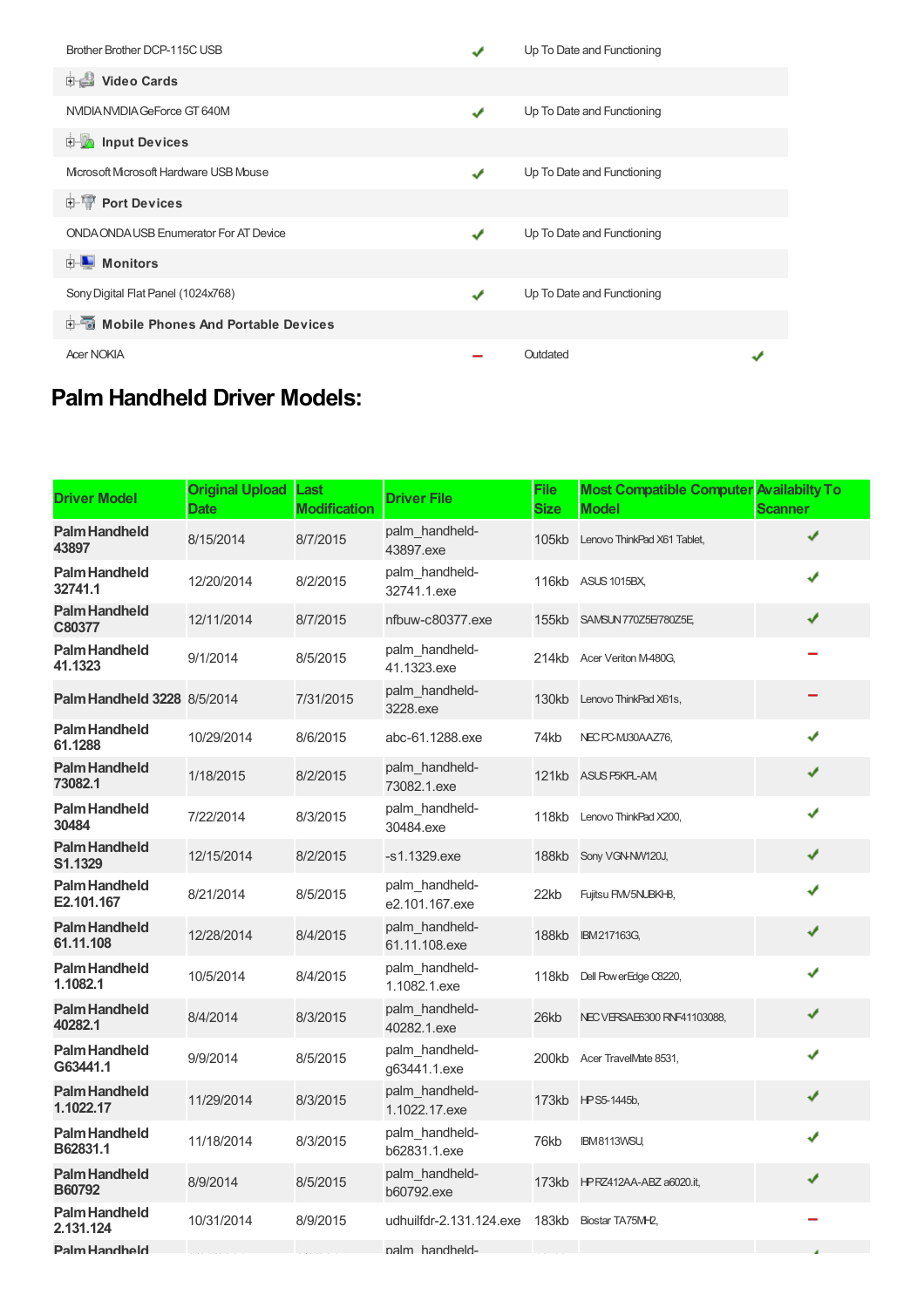| <b>MITT FRIM IMPORT</b><br>71.142.16 | 9/24/2014  | 8/6/2015 | pullit_i lui lui luiu<br>71.142.16.exe |       | 185kb Intel LC-92T10,                         |   |
|--------------------------------------|------------|----------|----------------------------------------|-------|-----------------------------------------------|---|
| <b>Palm Handheld</b><br>821.172.1    | 8/7/2014   | 8/8/2015 | palm handheld-<br>821.172.1.exe        | 66kb  | Sony VGN-SZ55B B,                             | ✔ |
| <b>Palm Handheld</b><br>T2076        | 9/24/2014  | 8/6/2015 | tc-t2076.exe                           | 140kb | <b>IBM2388DXU,</b>                            | ✔ |
| <b>Palm Handheld</b><br>8292.17      | 11/2/2014  | 8/7/2015 | palm_handheld-<br>8292.17.exe          | 159kb | Dell Inspiron 3646,                           | ✔ |
| <b>Palm Handheld</b><br>2.10071.1    | 1/7/2015   | 8/5/2015 | palm handheld-<br>2.10071.1.exe        | 109kb | Toshiba Satellite P50-A X3110,                | ✔ |
| <b>Palm Handheld</b><br>B2.10934     | 9/8/2014   | 8/2/2015 | palm_handheld-<br>b2.10934.exe         |       | 176kb HPG5406f,                               | ✔ |
| <b>Palm Handheld</b><br>43384        | 10/28/2014 | 8/7/2015 | palm handheld-<br>43384.exe            | 91kb  | IBM8113WSU,                                   | ✔ |
| <b>Palm Handheld</b><br>A1.12        | 9/18/2014  | 8/7/2015 | palm handheld-<br>a1.12.exe            | 207kb | Gateway LT27,                                 | ✔ |
| <b>Palm Handheld</b><br>30262.1      | 7/24/2014  | 8/6/2015 | palm handheld-<br>30262.1.exe          | 202kb | THEIS TH-C346/945GZME-<br>RH/512/80/Mdi-Towe, | ✔ |
| <b>Palm Handheld</b><br>1.13821.1    | 2/1/2015   | 8/4/2015 | palm handheld-<br>1.13821.1.exe        | 175kb | Lenovo ThinkPad X60 Tablet,                   | ✔ |
| <b>Palm Handheld</b><br>71.1733      | 1/24/2015  | 8/4/2015 | palm handheld-<br>71.1733.exe          | 51kb  | HPWC812AA-ABV HPE-130me,                      | ✔ |
| <b>Palm Handheld</b><br>222.11.1     | 10/16/2014 | 8/6/2015 | palm handheld-<br>222.11.1.exe         | 164kb | HPKX634AA-ABZ a6595.it,                       | J |
| <b>Palm Handheld</b><br>2.10722.1    | 8/21/2014  | 8/2/2015 | palm handheld-<br>2.10722.1.exe        | 28kb  | Biostar TA960,                                | ✔ |
| <b>Palm Handheld</b><br>71.12.183    | 9/16/2014  | 8/5/2015 | palm handheld-<br>71.12.183.exe        |       | 103kb NEC PC-BL350DW6B,                       | ✔ |
| <b>Palm Handheld</b><br>61.1898      | 10/18/2014 | 8/6/2015 | upssuzqc-61.1898.exe                   |       | 213kb HPA1412n-aba a1000,                     | ✔ |
| <b>Palm Handheld</b><br>232.197      | 11/3/2014  | 8/7/2015 | palm_handheld-<br>232.197.exe          |       | 166kb HPCQ1160FRm                             |   |

### **Typical Driver constellation for scanned computers:**

#### **Data derived from 1228 scans made on these 648 computers from 10/22/2014 to 7/31/2015:**

NCR 7457-3500-8801, Sony VPCF13XFX, IBM8183TQG, Packard Bell IMEDIA B6363, Datateknik EXPER, National NI PXI-8106 Embedded Controlle, Fujitsu A6220, Toshiba Dynabook SSM41 200E/3W, Lenovo ThinkPad Edge E220s, SonyVPCF13FGX, Extracomputer D2312-C2,Open Labs Neko/Miko, Toshiba Satellite A100-386, HPNC047AA-ABUs3714uk, Fujitsu CELSIUSM730powe, WIPROWSG68125W7E-0015,HP WC785AA-UUWp6363sc, Prosys Prosys,HPXY310ES, Sony VPCF13DGX, Lenovo ThinkCentre M58,HPEZ009AA-AB3 a1575l, Fujitsu PRIMERGYTX100 S2, SonyVGN-FW54E, Packard Bell EasyNote\_MX36-U-051, Packard Bell EasyNote LM83,Compaq 5411EA470029-828,HPPS235AA-ABFm1280.f, Lenovo 20188, Lenovo 20B00006MZ, WIPROWIV52B55-0007, Fujitsu FMVNS3EE, ARISTO VISIONi535, Fujitsu FMVS54KRC, Fujitsu FMVXD1W92Z, Supermicro PDSG4, THEISTH-C346/945GZME-RH/512/80/Midi-Towe, Lenovo A619137,HPEJ218AA-B14 w5240.be, SonyVGNFW590GAB, IBMEserver xSeries 335 -[8676LSX,HPHPProBook 6560b,HPP7-1106,Dimotion PCDBS44H, SonySVE1411E1RB, Fujitsu FMVNFD80N,HPFL308AA-ABDIQ512de, Lenovo ThinkCentre Edge 71z,Gigabyte 945GDS1, Fujitsu FMVA30DN,HP700-015eg, Toshiba PSC0SE-02E21EFR,NEC PC-LL550KJ1K, Panasonic CF-30KAP002B, Buympc MPC Compute, Sony SVE11139CJB, Sony VPCL22AJ, NEC PC-VY17MRFEAEH1, WIPRO WIV37455-0653, ECS BAT-I, Toshiba SATELLITE C855-11C, Mo N890, Sony VGC-JS50\_S, HP FK479AAR-ABAs3600t, Gigabyte T1005, Fujitsu FM/NF40UBJ, Dell OptiPlex GX1 600L, HP GS275AA-ABU IQ772.uk, HP KZ241AA-AR6 p6020l, HP KJ357AA-B14 a6310.be, Sony VPCEB33FG, LG R580-UP87K, Toshiba Glacier10F, HP 610-1110es, HP P6620jp, Dell PowerEdge R410, ECS M916, Fujitsu FMMFD70W, TRADING-PC DATASTATION ACTIVSERIES, NEC PC-MY18XAZ7HM95, Sony VGN-SZ3HRP\_B, NEC PC-VJ20ERZE1, LGR380-AP6BK, SonyVGN-NW120J, Fujitsu PRIMERGYTX300 S3, PanasonicCF-W7BWHAJS,HPHPCompaq nx7400, Acer Aspire 1825, Lenovo 2429BH6,NECPC-VK22EAZHB, SonyVPCEH1Z1R,GatewayT-1620, IBMIBMSystem X3100 M4 -[2582K9G, SonyVPCF1390S, SonyVPCCW1MFX,HPG5115ch-m, Packard Bell IMEDIAF5750, Zoostorm 7010-0064E, Supermicro X9DRE-TF+/X9DR7-TF+, LGRD410-L.ADA3E2, BenQJoybook S32, Lenovo ThinkPad T400s,NECPC-MY18XAZ7HM95, Apple IMac8,1,HPHPE-280jp,NECPC-VL580CD1K, SonyVgn-sz483, IBMIBMSystem x3450 79483CX,GatewayMC7803U,HP800-090jp, IBM 2669WCC, SonyVGN-NS180D, IBM2373ZTS, ICP/ IEi AFL-W19B-GM45, WIPROWNBOBM4930-EK-0015, SonySVT131190S, Toshiba Satellite L500D, SonyVGN-NW20EF\_W, Compaq Evo N610c, Compaq GM442AA-ABA SR5125CL, Panasonic CF-19FJGAXNE, Sony VPCEF22FX, BenQ Joybook R55v, HP KP266AA-ABZ a6431.it, Panasonic CF-19RHRAXPF, EDsys EPROI5120W7P, HP VN310AA-UUG HPE-020be, HP 23-d219, Toshiba SATELLITE L850-13U, Dell Studio 1557, HP KJ417AA-AB4 s3480d,HPPU002AV-ABAA810Y, Toshiba Dynabook SSRX1/T9A,HPFK935AA-ABGIQ515a,HPHPCompaq 7900, SonyVGN-FW148J,Notebook S210TU, LGLW65- K5JY, HP PS512AA-ABA a815, NEC PC-MY30DEZCA, Sony VGN-FW21L, NEC PC-VY25AAZR7, Packard Bell SPIRIT 3000, HP Pavilion zd8000, HP HP G5000, HP RY889AA-UUWm7795.sc, Toshiba SATELLITEC855-2L1, SonyVGN-CR51B\_W, PanasonicCF-53SAWZYMG,HP23-d219,NECPC-LL550HG1F, LanixLANIXCORP 4130, HP P6-2453es, MAXDATA Fusion 1000 I, Sony VGN-SZ77TN C, HP PS568AA-ABAA1019H, Fujitsu FMMFD85D, ASUS BM2230, HP PS139AA-ABXa710.fi, LGF1-2K39AB,HPFJ422AA-UUWa6551.sc, Fujitsu FMVNE5FD8, Sharp PC-MMSeries, Fujitsu AMILOLi 2727, SonyVPCF13NFX, SonyVPCEH3T9E, Acer TravelMate 8372, Toshiba Satellite C850-B906, Leading Edge LECQ43SOHO, Sony VPCCW2AFJ, Intel DQ965GF, NEC PC-MY30VBZED, Fujitsu FMMR9P2C, NEC PC-MY26XFREJ, AdventDT1404,HPP6640ch,HP23-a030a, IBMThinkPad R32, PanasonicCF-52PFNBVQP,HPHPCompaq nc2400, Packard Bell IPower X9110, WIPRO WNB7PBM5100K-0004, Panasonic CF-W2FWPAXP, DTK VistaPro 6250, Toshiba SATELLITE C855-1U3, NEC PC-LL550VG3EW, HP EC588AA-ABU m7151.uk, NEC KV2, IBMThinkCentre A51p, Fujitsu FMALX50WD, HPHP Pavilion dv2000, Lenovo ChiefRiver Platform, Fujitsu S6410C, HP P6580t, IBM2373ZTS, Compaq PX734AA ABAa123l NA520,HPHPPavilion zt3000,NECPC-LL550MG1J, Toshiba SATELLITEL870-17W, PanasonicCF-S8HYEPDR, ATOFFICEPROSFF, SonyVGN-CR356\_L, NEC PC-MY26XRZJTSBJ, Zenith Persidio, Samsung 550P5C, National NI PXI-8106 Embedded Controlle, HP Vd019aar-UUW P6110.sc, Sony SVE1412ECXP, HP P6747ch-m, LGB70PS.AR38B3E, Toshiba SATELITE, Sony VGN-NS11SR\_S, HP P6635c, Gateway DX4820-23, LGB15MS.ASQNBDE, NEC PC-LL750NSB-YC, NEC NEC\_VERSA\_P570, Pcs PRODiiGY915GV, Samsung R510/P510, HP GS292AA-ABG a6150a, HP PX662AA-AB9 a1019.pt, Sony VGC-RC70S, Lenovo 3000 J115 Desktop, Acer TM6495T, Sony VGN-Z17GN\_B, Sony PCG-Z1XMP, LG R590-PARU1BT, HP P6772l, Compaq EV958AA-ABF SR1804FR FR620, Fujitsu FMVA0300C, NEC PC-VK22EAZHB, HP ED713AA-ABF w5155.f, Packard Bell EASYNOTE\_MX52-B-070, NEC PC-MY26XRZJTSBJ, Packard Bell IPower X9200, Acer Veriton5500G-B, Lenovo SS09221149, Sony VGN-CS16G\_R, Fujitsu FMVD70BNB7, IBM8183DGU, HP GN551AAR-ABAm8200, LG R460-K.ABLGL, Sony PCG-K215M, NEC PC-VY26AEZ78, NEC EASYNOTE P910401306, HP VG292AA-ABD p6202de, NEC PC-VN570BS1YB, INFINITY AIRIS, Gigabyte M1022, HCL Infosystems APM88-GS, NEC PC-LL550RG1TB, Positivo POS, Acer TravelMate 3290, IBM System x3650 M2 -[7947K4G, HP HPE-400es, Gateway MD7321U, Toshiba SATELLITE C855-11C, MSI GT60